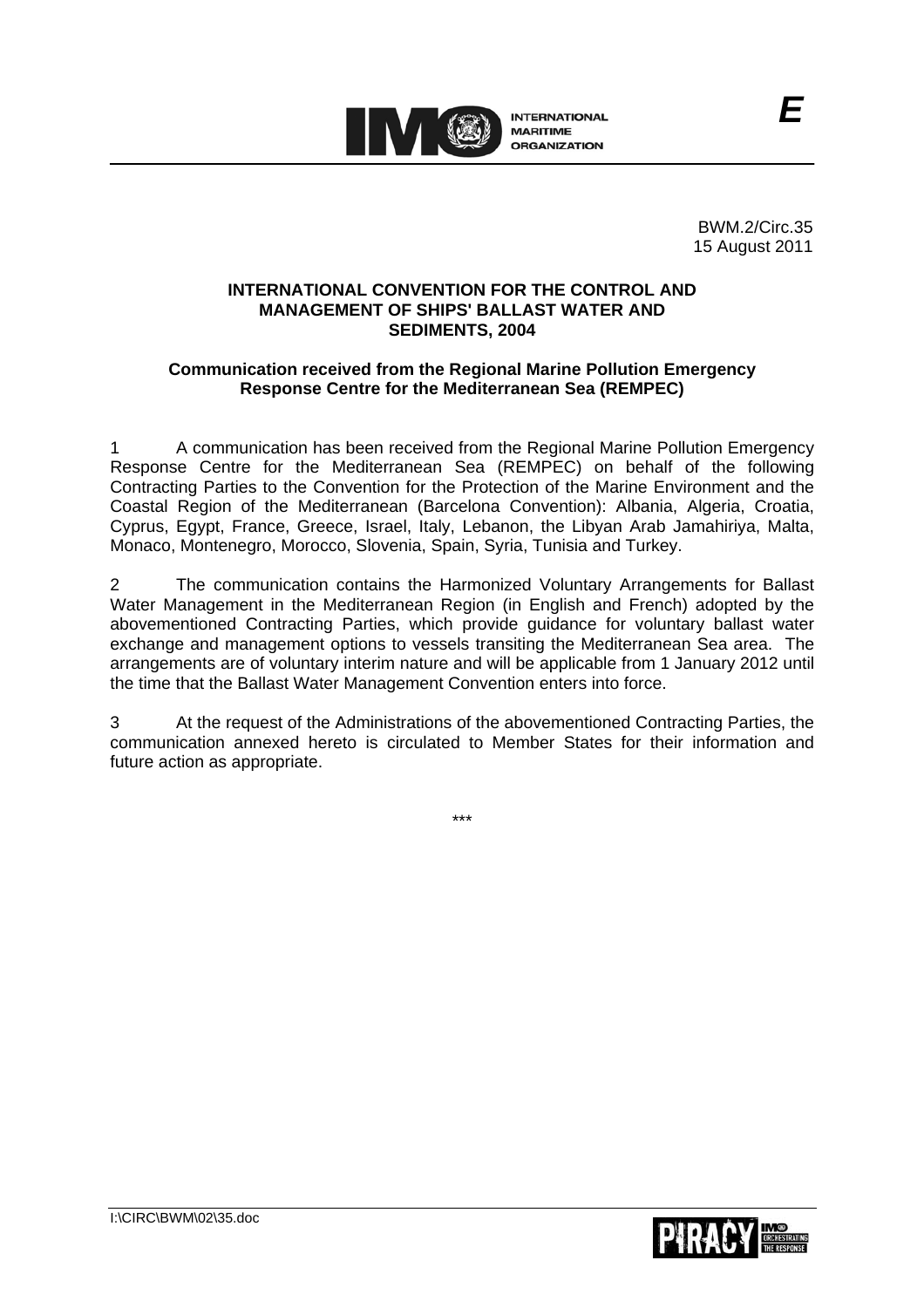### **ANNEX 1**

# **HARMONIZED VOLUNTARY ARRANGEMENTS FOR BALLAST WATER MANAGEMENT IN THE MEDITERRANEAN REGION (ENGLISH VERSION)**

#### **Introduction**

The harmonised voluntary interim regime is being submitted under paragraph 3 of Article 13 of the International Convention for the Control and Management of Ships' Ballast Water and Sediments (Ballast Water Management Convention) whereby Parties with common interest to protect the environment, human health, property and resources, particularly those bordering enclosed or semi-enclosed seas, shall endeavour to enhance regional cooperation, including through the conclusion of regional agreements consistent with the Convention. The proposed arrangements take into account other adopted regional policies on ship's ballast water exchange.

The regime forms also part of a regional strategy on ships' ballast water management, developed within the Mediterranean Action Plan<sup>1</sup>, with the technical support of the GloBallast Partnerships Project<sup>2</sup>. It is based on the requirements of the Ballast Water Management Convention and is being proposed as an interim regime. The regime is voluntary; therefore, ships entering the Mediterranean Sea area are encouraged to apply these guidelines on a voluntary basis as from 1<sup>st</sup> January 2012.

This regime will no longer apply when a ship meets the ballast water performance standard contained in regulation D-2 of the Convention, or when the Convention comes into force and a ship has to apply the D-2 standard in accordance with the application dates set out in regulation B-3 of the Convention.

### **Definitions**

*Convention* means the International Convention for the Control and Management of Ships' Ballast Water and Sediments; and is hereunder referred to as "Ballast Water Management Convention";

*Mediterranean Sea area* means the Mediterranean Sea proper including the Gulfs and seas therein with the boundary between the Mediterranean and the Black Sea constituted by the 41° N parallel and bounded to the west by the Straits of Gibraltar at the meridian of 005°36' W;

*Black Sea area* means the Black Sea proper with the boundary between the Mediterranean and the Black Sea constituted by the parallel 41°;

*Red Sea area* means the Red Sea proper including the Gulfs of Suez and Aqaba bounded at the south by the rhumb line between Ras si Ane (12°28'.5 N, 043°19'.6 E) and Husn Murad (12°40'.4 N, 043°30'.2 E).

<sup>1</sup> The Contracting Parties to the Convention for the Protection of the Marine Environment and the Coastal Region of the Mediterranean (Barcelona Convention) are the following: Albania, Algeria, Bosnia and Herzegovina, Croatia, Cyprus, Egypt, The European Community, France, Greece, Israel, Italy, Lebanon, Libya, Malta, Morocco, Montenegro, Slovenia, Spain, Syria, Tunisia and Turkey.

<sup>2</sup> GEF/UNDP/IMO project "Building partnerships to assist developing countries to reduce the transfer of harmful aquatic organisms in ship's ballast water (Globallast Partnerships)".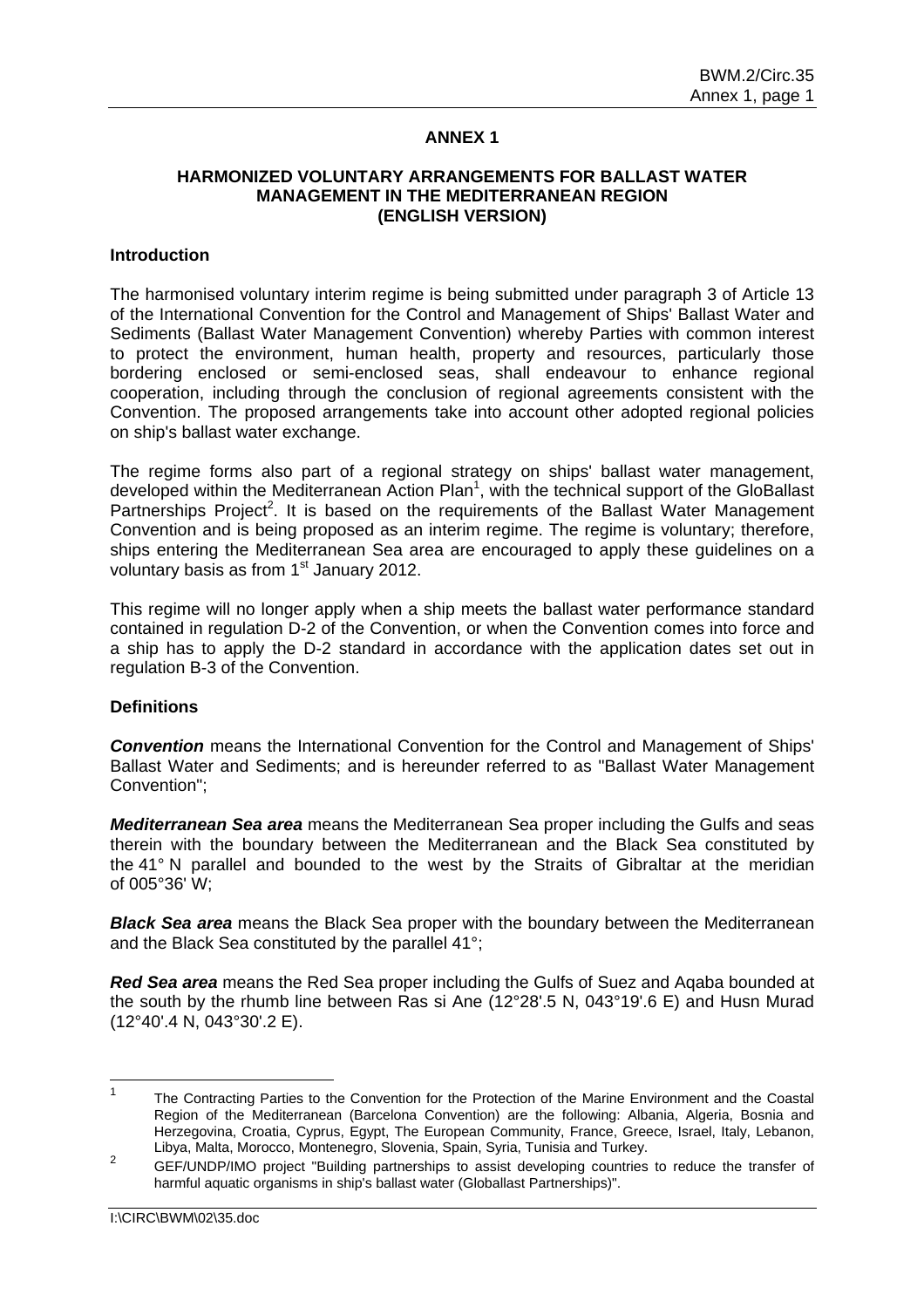1 Ships entering the waters of Mediterranean Sea area from the Atlantic Ocean (Straits of Gibraltar), or from the Indian Ocean through the Red Sea (Suez Canal) or leaving the waters of the Mediterranean Sea area to the Atlantic Ocean (Strait of Gibraltar) or to the Indian Ocean through the Red Sea (Suez Canal), should:

- (a) undertake ballast water exchange before entering the Mediterranean Sea area, or after leaving the Mediterranean Sea area, as applicable, according to the standard set out in the D-1 Standard of the Ballast Water Management Convention, and at least 200 nautical miles from the nearest land and in waters at least 200 meters in depth<sup>3</sup>;
- (b) in situations where this is not possible, either due to deviating the ship from its intended voyage or delaying the ship, or for safety reasons, such exchange should be undertaken before entering the Mediterranean Sea area, or after leaving the Mediterranean Sea area, as applicable, according to the standard set out in the D-1 Standard of the Ballast Water Management Convention, as far from the nearest land as possible, and in all cases in waters at least 50 nautical miles from the nearest land and in waters of at least 200 meters depth $4$ .
- 2 Ships should, when engaged in traffic between:
	- i. ports located within the Mediterranean Sea area; or
	- ii. a port located in the Black Sea area and a port located in the Red Sea area; or
	- iii. a port located in the Black Sea and a port located in the Mediterranean Sea area; or
	- iv. a port located in the Red Sea area and a port located in the Mediterranean Sea area.
	- (a) undertake ballast water exchange as far from the nearest land as possible, and in all cases in waters at least 50 nautical miles from the nearest land and in waters of at least 200 meters depth. The areas, one of which being unfit for ballast water exchange due its size, where such requirements are met in the Mediterranean Sea area, appear in the map provided in the **appendix**;
	- (b) in situation where this is not possible either due to deviating the ship from its intended voyage or delaying the ship, or for safety reasons, exchange of ballast water should be undertaken in areas designated by the port State for that purpose<sup>5</sup>;
	- and, if a port State decides to designate a ballast water exchange areas,
	- (c) such areas shall be assessed in accordance with the *Guidelines on designation of ballast water areas for ballast water exchange* developed by the International Maritime Organization $6$ , and in consultation with adjacent States and all interested States.

<sup>-&</sup>lt;br>3 These geographical parameters are those set by Regulation B-4.1.1 of the Ballast Water Management Convention. 4

These geographical parameters are those set by Regulation B-4.1.2 of the Ballast Water Management Convention.

Regulation B-4.2 of the Ballast Water Management Convention.

<sup>6</sup> Guidelines on Designation of Ballast Water Areas for Ballast Water Exchange (G14), adopted on 13 October 2006. Resolution MEPC.151(55).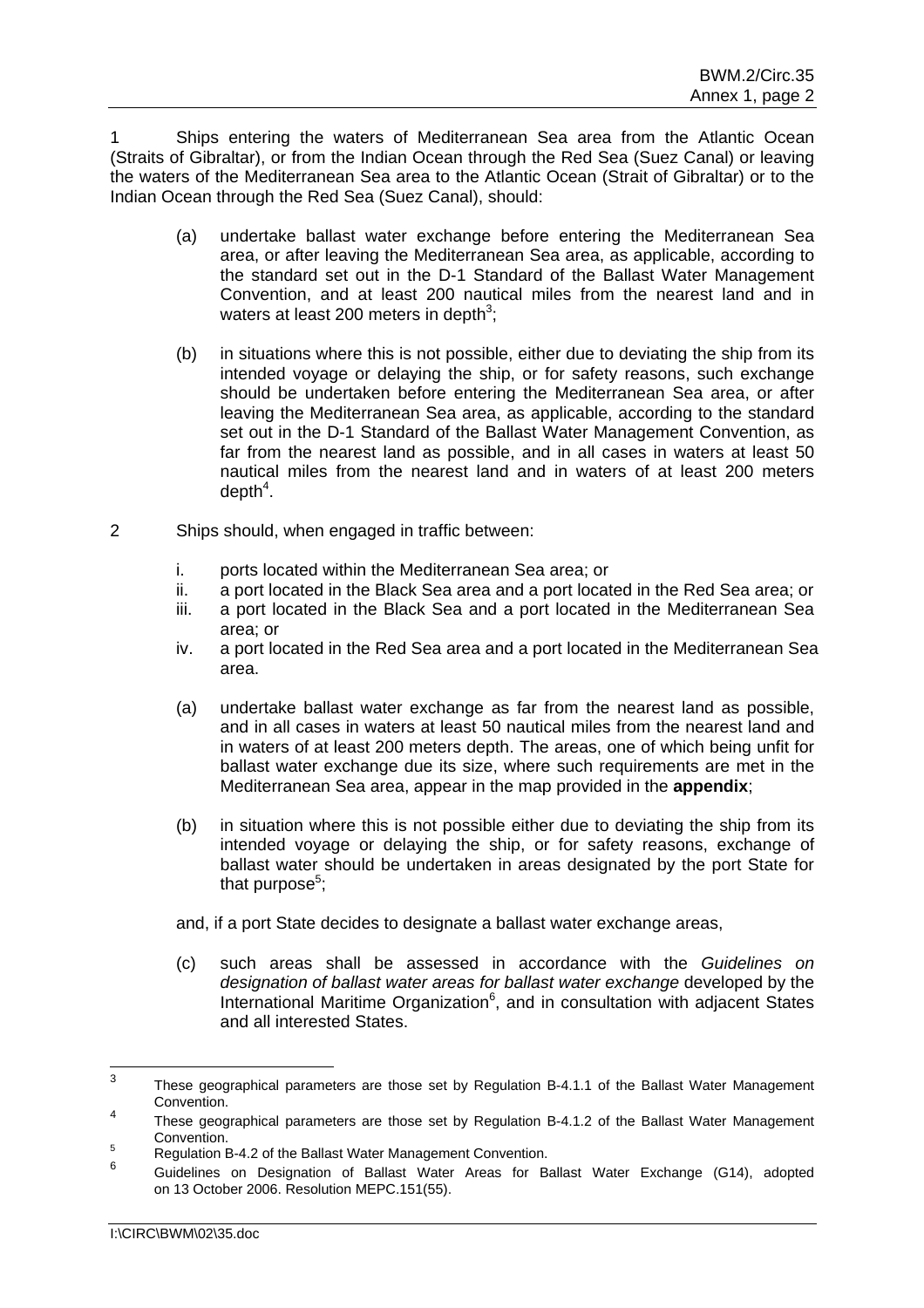3 Sediments collected during the cleaning or repairing operations of ballast tanks should be delivered in sediment reception facilities in ports and terminals, according to Article 5 of the Ballast Water Management Convention, or be discharged beyond 200 nautical miles from the nearest land of the coastline when the ship is sailing in the Mediterranean Sea area.

4 Exemptions can be granted to a ship on a voyage between specified ports or locations within the Mediterranean Sea area, or to a ship operating exclusively between specified ports or locations within the Mediterranean Sea area. These exemptions are to be granted according to Regulation A-4 1 of the Ballast Water Management Convention and based on the *Guidelines for risk assessment under regulation A-4 of the BWM Convention* developed by the International Maritime Organization*<sup>7</sup>* .

5 As per Regulation B-4 of the Ballast Water Management Convention, if the safety or stability of the ship is threatened by a ballast water exchange operation, this operation should not be undertaken. The reasons should be entered in the ballast water record book and a Report should be submitted to the maritime authorities of the Port of destination.

6 Each vessel calling at a port within the Mediterranean Sea area is required to have on board a Ballast Water Management Plan complying with requirements of the *Guidelines for Ballast Water Management and Development of Ballast water Management Plans*  developed by the International Maritime Organization<sup>8</sup> and to keep a record of all ballast water operations carried out.

\* \* \*

<sup>—&</sup>lt;br>7 Guidelines for Risk Assessment under Regulation A-4 of the BWM Convention (G7), adopted on 13 July 2007. Resolution MEPC.162(56).

<sup>8</sup> Guidelines for Ballast Water Management and Development of Ballast Water Management Plans (G4), adopted on 22 July 2005. Resolution MEPC.127(53).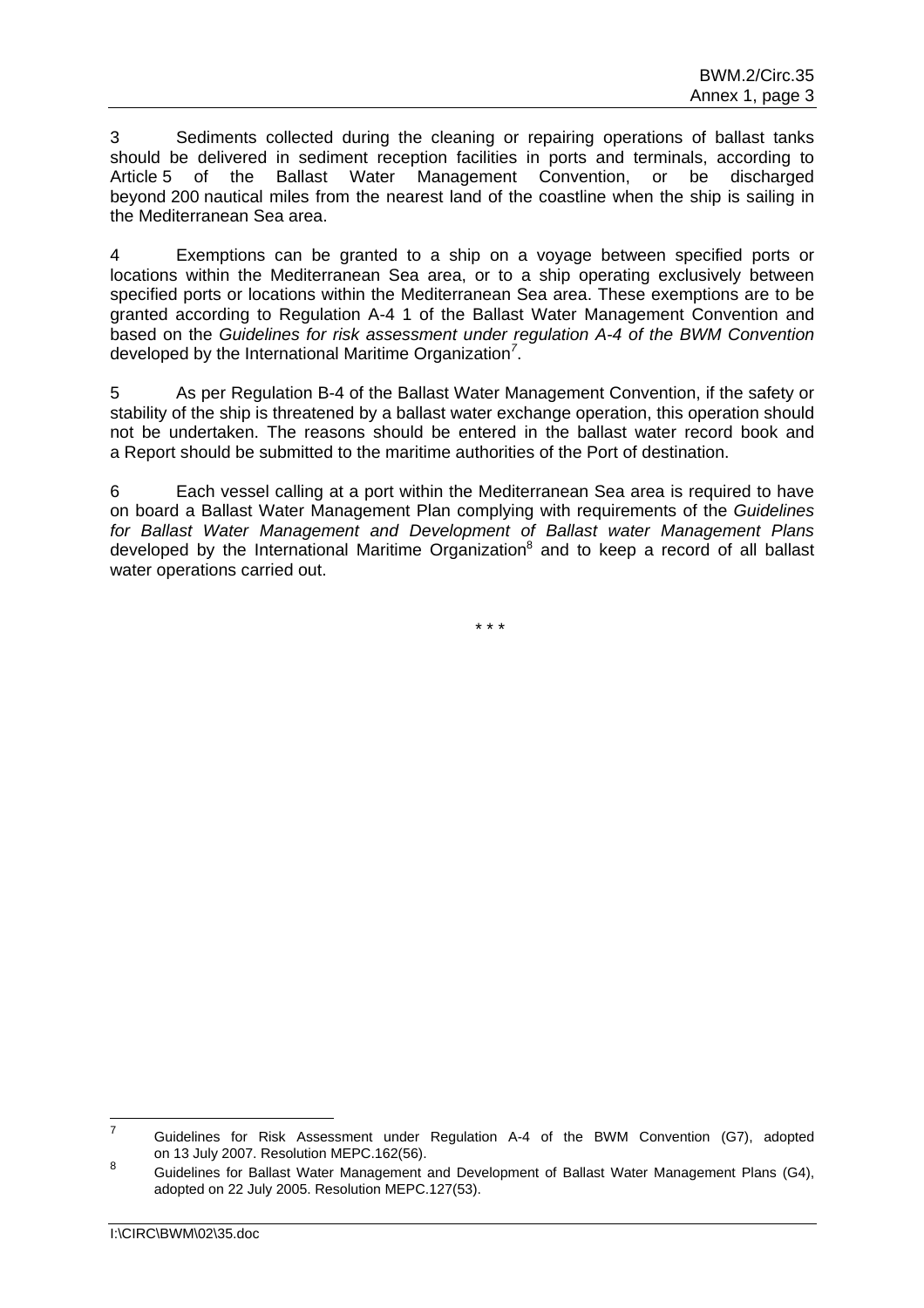## **APPENDIX**

### **Areas in the Mediterranean Sea meeting the requirements set out in Regulation B-4.1.2 of the Ballast Water Management Convention (at least 50 nautical miles from the nearest land in waters of at least 200 meters depth)**

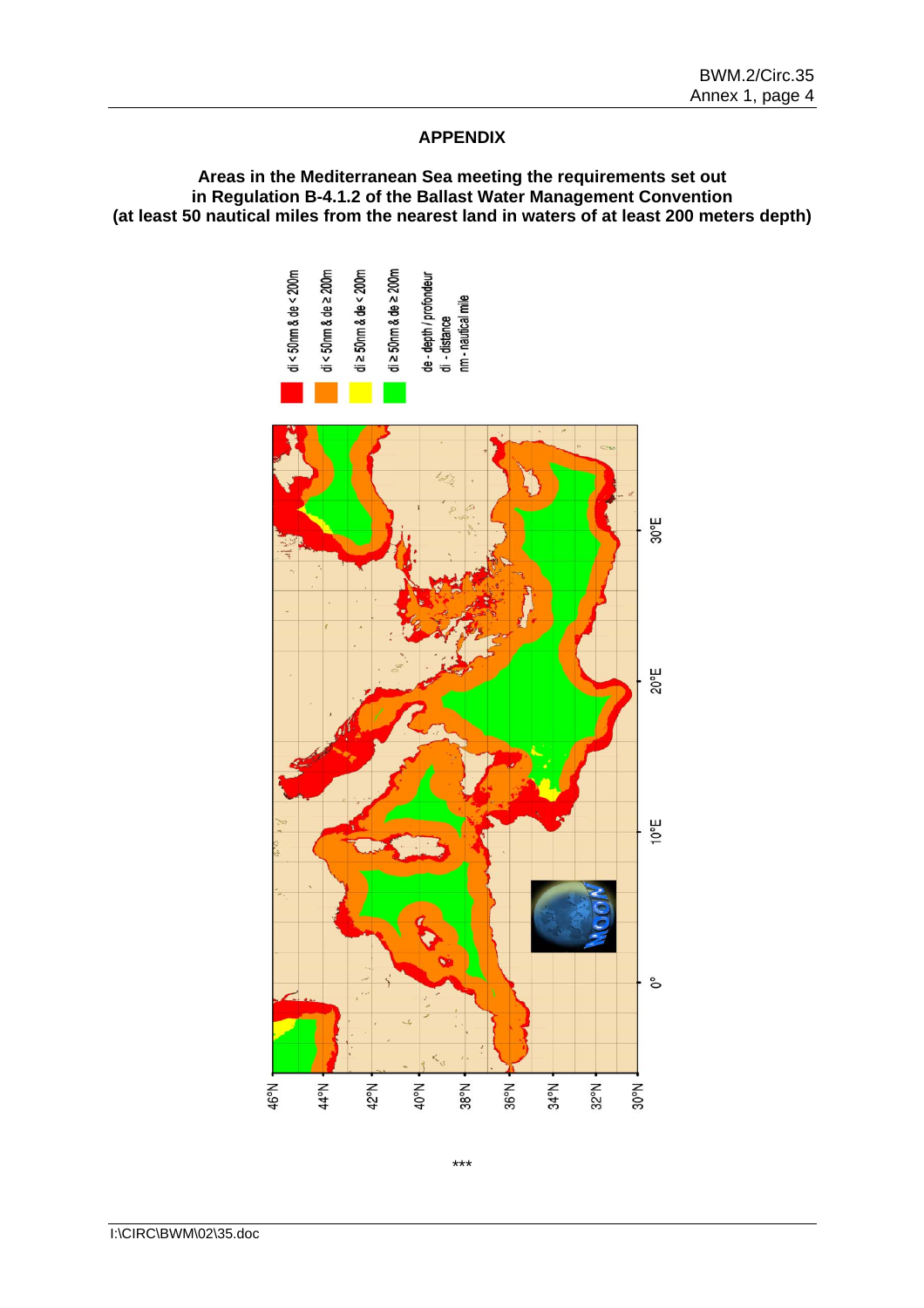## **ANNEX 2**

## **DISPOSITIONS HARMONISEES APPLIQUEES SUR UNE BASE VOLONTAIRE POUR LE RENOUVELLEMENT DES EAUX DE BALLAST EN MER MEDITERRANEE (FRENCH VERSION)**

### **Introduction**

Le présent régime volontaire transitoire harmonisé est présentée aux termes de l'alinéa 2 de l'Article 13 de la Convention internationale pour le contrôle et la gestion des eaux de ballast et sédiments des navires (Convention internationale pour la gestion des eaux de ballast) qui dispose que *« les Parties ayant un intérêt commun à protéger l'environnement, la santé humaine, les biens et les ressources d'une région géographique donnée et, en particulier, les*  Parties riveraines de mers fermées ou semi-fermées, s'efforcent (...) de renforcer la *coopération régionale, notamment en concluant des accords régionaux compatibles avec la présente Convention* ». Le dispositif proposé tient également compte d'autres politiques régionales sur le renouvellement des eaux de ballast des navires.

Le régime entre dans le cadre d'une stratégie régionale de gestion des eaux de ballast des navires, élaborée dans le cadre du Plan d'Action pour la Méditerranée, avec le soutien technique du Projet de partenariat GloBallast<sup>9</sup>. Le régime est basé sur les règles de la Convention internationale pour la gestion des eaux de ballast et s'applique à titre de régime transitoire et volontaire. Ainsi, les navires entrant en Méditerranée sont appelés à appliquer ces lignes directrices sur une base volontaire à partir du 1<sup>er</sup> janvier 2012.

Ce régime cessera de s'appliquer dès qu'un navire aura satisfait la norme de performance pour l'eau de ballast prévue à la Règle D-2 de la Convention ou lorsque la Convention entrera en vigueur et que le navire doit appliquer la Règle D-2 suivant les dates indiquées à la Règle B-3 de la même Convention.

### **Définitions**

*Convention :* la Convention internationale pour le contrôle et la gestion des eaux de ballast et sédiments des navires (ci-après « Convention internationale pour la gestion des eaux de ballast »);

*Mer Méditerranée (zone de la):* la mer Méditerranée proprement dite, avec les golfes et les mers qu'elle comprend, limitée du côté de la Mer Noire par le parallèle 41° N, et limitée à l'ouest, dans le Détroit de Gibraltar, par le méridien 005°36' W;

*Mer Noire (zone de la):* la Mer Noire proprement dite ainsi que la mer d'Azov, limitée du coté de la Méditerranée par le parallèle 41°;

*Mer Rouge (zone de la):* la Mer Rouge proprement dite ainsi que les golfes de Suez et d'Aqaba, limitée au sud par la loxodromie reliant Ras Siyan (12°28'.5 N, 043°19'.6 E) et Husn Murad (12°40'.4 N, 043°30'.2 E).

<sup>–&</sup>lt;br>9 Projet FEM/PNUD/OMI « Construire un partenariat pour aider les pays en développement à réduire le transfert des organismes aquatiques nocifs dans l'eau de ballast des navires » (Partenariat GloBallast)".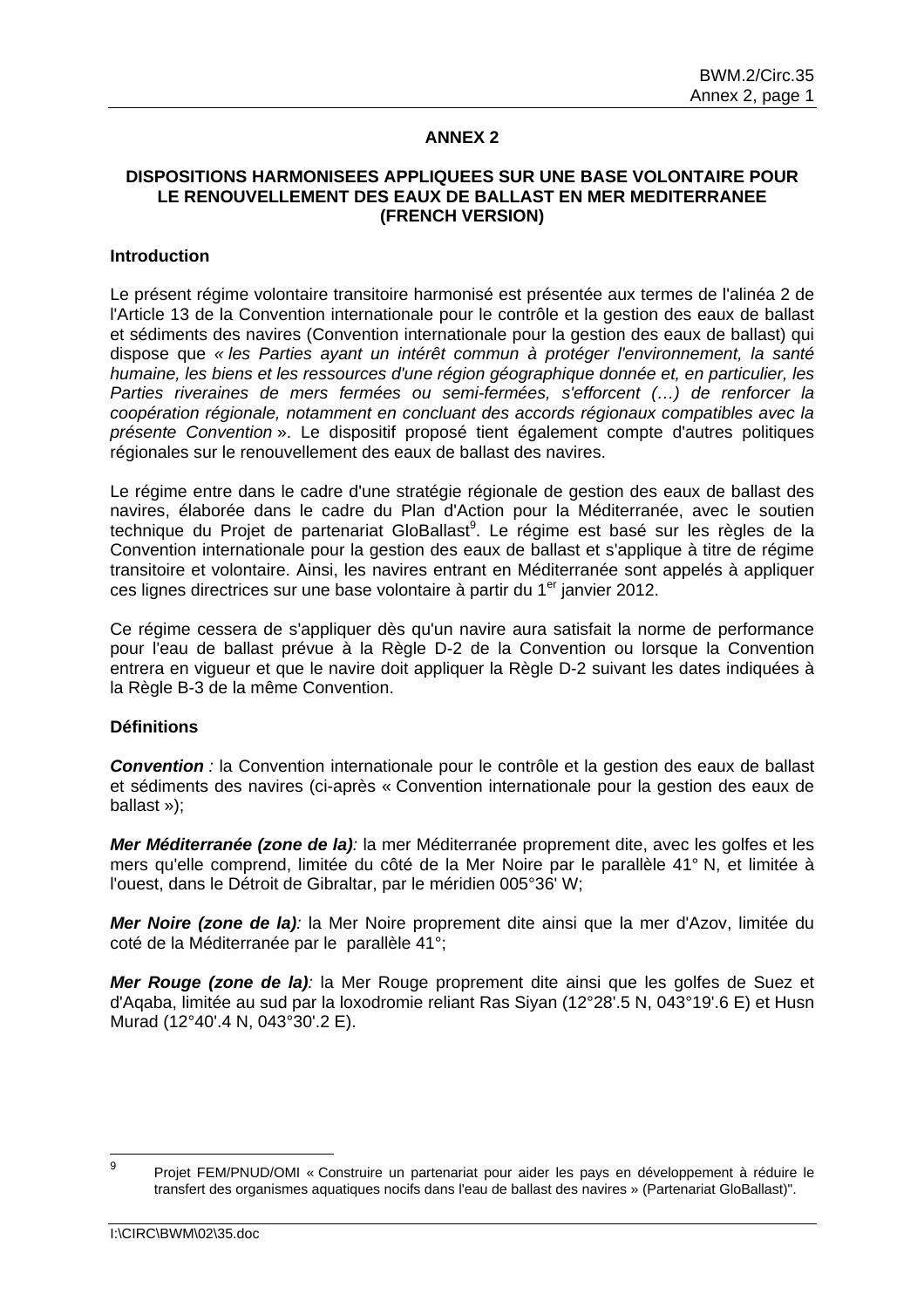1 Les navires entrant dans les eaux de la Méditerranée, à partir de l'océan atlantique (Détroit de Gibraltar) ou de l'océan indien à travers la Mer Rouge (Canal de Suez) ou qui quittent la Méditerranée en direction de l'océan atlantique (Détroit de Gibraltar) ou de l'océan indien passant par la Mer Rouge (Canal de Suez), doivent:

- (a) procéder au renouvellement de leurs eaux de ballast avant d'entrer en Méditerranée, ou après avoir quitté celle-ci, selon le cas, conformément à la procédure prévue à la Règle D-1 de la Convention internationale pour la gestion des eaux de ballast, et à au moins 200 miles nautiques de la terre la plus proche et dans des eaux d'une profondeur d'au moins 200 mètres<sup>10</sup>;
- (b) si cela n'est pas possible, parce que cela impliquerait que le navire s'écarte de sa route ou qu'il retarde son voyage ou pour des raisons de sécurité, le renouvellement des eaux de ballast doit se faire avant d'entrer en Méditerranée ou après l'avoir quittée, selon le cas, conformément à la procédure prévue à la Règle D-1 de la Convention internationale pour la gestion des eaux de ballast ; le renouvellement doit se faire le plus loin possible de la terre ferme et, dans tous les cas, dans des eaux situées à au moins 50 miles nautiques de la terre la plus proche et à une profondeur minimum de  $200$  mètres<sup>11</sup>.
- 2 Les navires doivent, lorsqu'ils naviguent entre:
	- i. des ports situés en Méditerranée, ou
	- ii. un port situé en Mer Noire et un autre en Mer Rouge, ou
	- iii. un port situé en Mer Noire et un autre en Mer Méditerranée, ou
	- iv. un port situé en Mer Rouge et un autre en Mer Méditerranée
	- (a) procéder au renouvellement de leurs eaux de ballast dans un lieu aussi éloigné de la terre ferme que possible et, dans tous les cas, dans des eaux se trouvant à au moins 50 miles nautiques de la terre la plus proche, à une profondeur d'au moins 200 mètres. Les zones, dont l'une ne se prête pas au renouvellement des eaux de ballast en raison de sa taille, qui satisfont ces conditions en Mer Méditerranée sont identifiées sur la carte reproduite en **appendice**;
	- (b) si cela n'est pas possible, parce que cela impliquerait que le navire s'écarte de sa route ou qu'il retarde son voyage, ou pour des raisons de sécurité, le navire doit échanger ses eaux de ballast dans les zones que les autorités de l'Etat du port auront désignés à cette fin $^{12}$ .

et si l'Etat du port décide de désigner une zone pour le renouvellement des eaux de ballast:

 $10<sup>1</sup>$ 10 Coordonnées géographiques fixées à la Règle B-4.1.1 de la Convention internationale pour la gestion des eaux de ballast.

<sup>11</sup> Coordonnées géographiques fixées à la Règle B-4.1.2 de la Convention internationale pour la gestion des eaux de ballast.<br><sup>12</sup> Règle B-4.2 de la Convention internationale pour la gestion des eaux de ballast.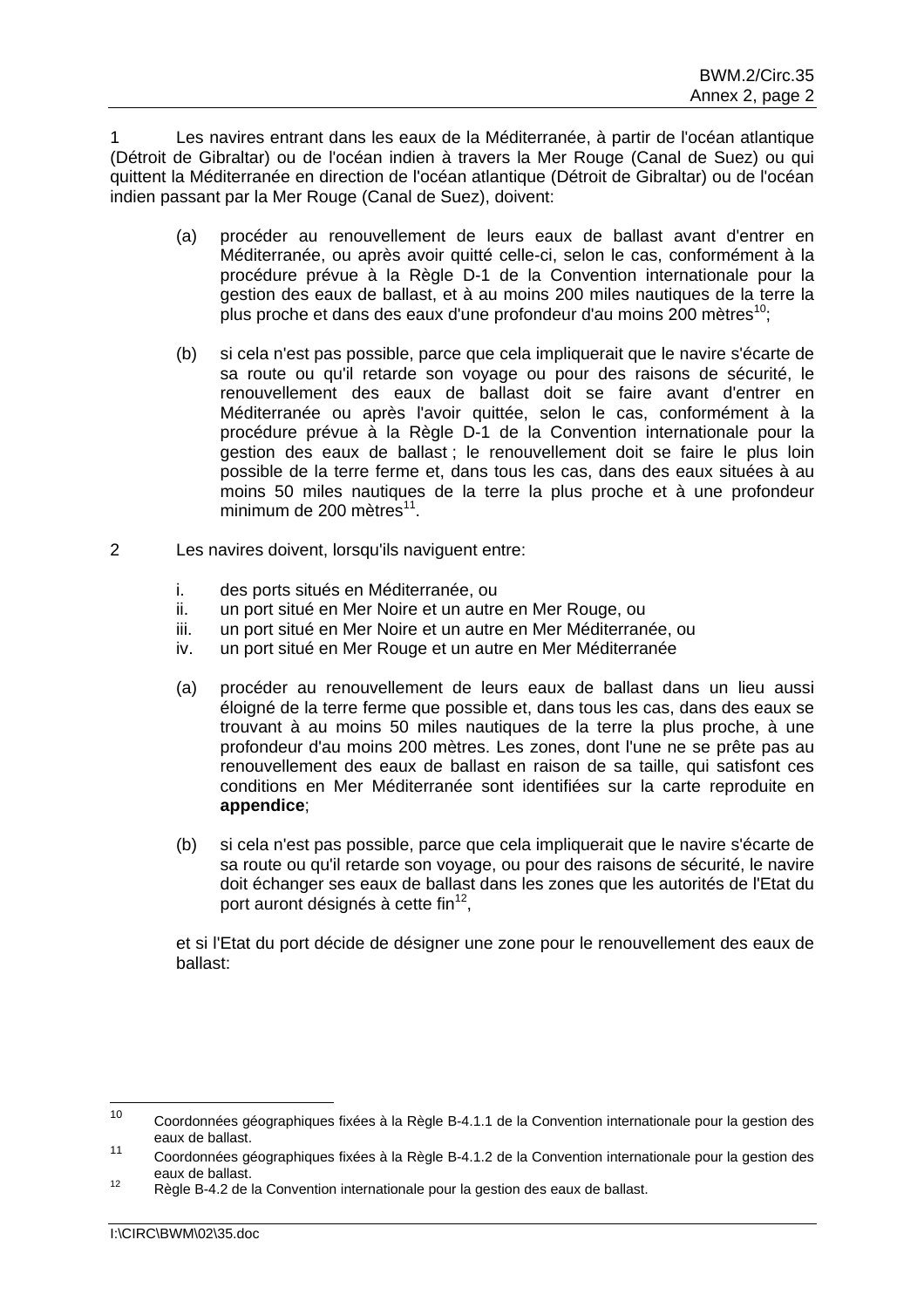(c) ces zones doivent faire l'objet d'une évaluation conformément aux *Lignes directrices sur la désignation des lieux d'échange des eaux de ballast des navires* de l'Organisation maritime internationale<sup>13</sup>, et en consultation avec les Etats adjacents et tout autre Etat intéressé.

3 Les sédiments récupérés durant le nettoyage ou les réparations des citernes de ballast doivent être délivrés dans des installations de réception des sédiments dans les ports et terminaux, conformément à l'article 5 de la Convention internationale pour la gestion des eaux de ballast, ou à une distance d'au moins 200 miles de la côte la plus proche lorsque le navire navigue en mer Méditerranée.

4. Des dérogations aux règles sur la gestion des eaux de ballast par les navires peuvent être accordées à un navire effectuant une ou plusieurs traversées entre des ports ou des lieux spécifiques ou s'il dessert exclusivement des ports ou des lieux spécifiques en Méditerranée. Ces dérogations sont accordées conformément à la Règle A-4 1 de la Convention internationale pour la gestion des eaux de ballast et aux *Lignes directrices sur la désignation des lieux d'échange des eaux de ballast des navires* de l'Organisation maritime internationale 14.

5 Aux termes de la Règle B-4, de la Convention internationale pour la gestion des eaux de ballast, si une opération de renouvellement des eaux de ballast est de nature à menacer la sécurité ou la stabilité d'un navire, l'opération ne doit pas être effectuée. Ces raisons doivent être consignées dans le registre des eaux de ballast et un rapport doit être remis aux autorités portuaires compétentes du port de destination.

6 Tout navire entrant un port de la Méditerranée doit avoir à son bord un Plan de gestion des eaux de ballast conforme aux *Lignes directrices sur la gestion des eaux de ballast et l'élaboration de plans de gestion des eaux de ballast*, élaborées par l'Organisation maritime internationale<sup>15</sup>. Le navire doit également tenir un registre de toutes les opérations de renouvellement des eaux de ballast effectuées.

**\* \* \*** 

 $13$ Lignes directrices sur la désignation des lieux d'échange des eaux de ballast des navires (G14), adoptées le 13 octobre 2006. Résolution MEPC.151(55).

<sup>14</sup> Lignes directrices pour l'évaluation des risques, voir la Règle A-4 de la Convention internationale pour la gestion des eaux de ballast(G7), adoptée le 13 juillet 2007. Résolution MEPC.162(56).

<sup>15</sup> Lignes directrices sur la gestion des eaux de ballast et l'élaboration de plans de gestion des eaux de ballast (G4), adoptées le 22 juillet 2005. Résolution MEPC.127(53).